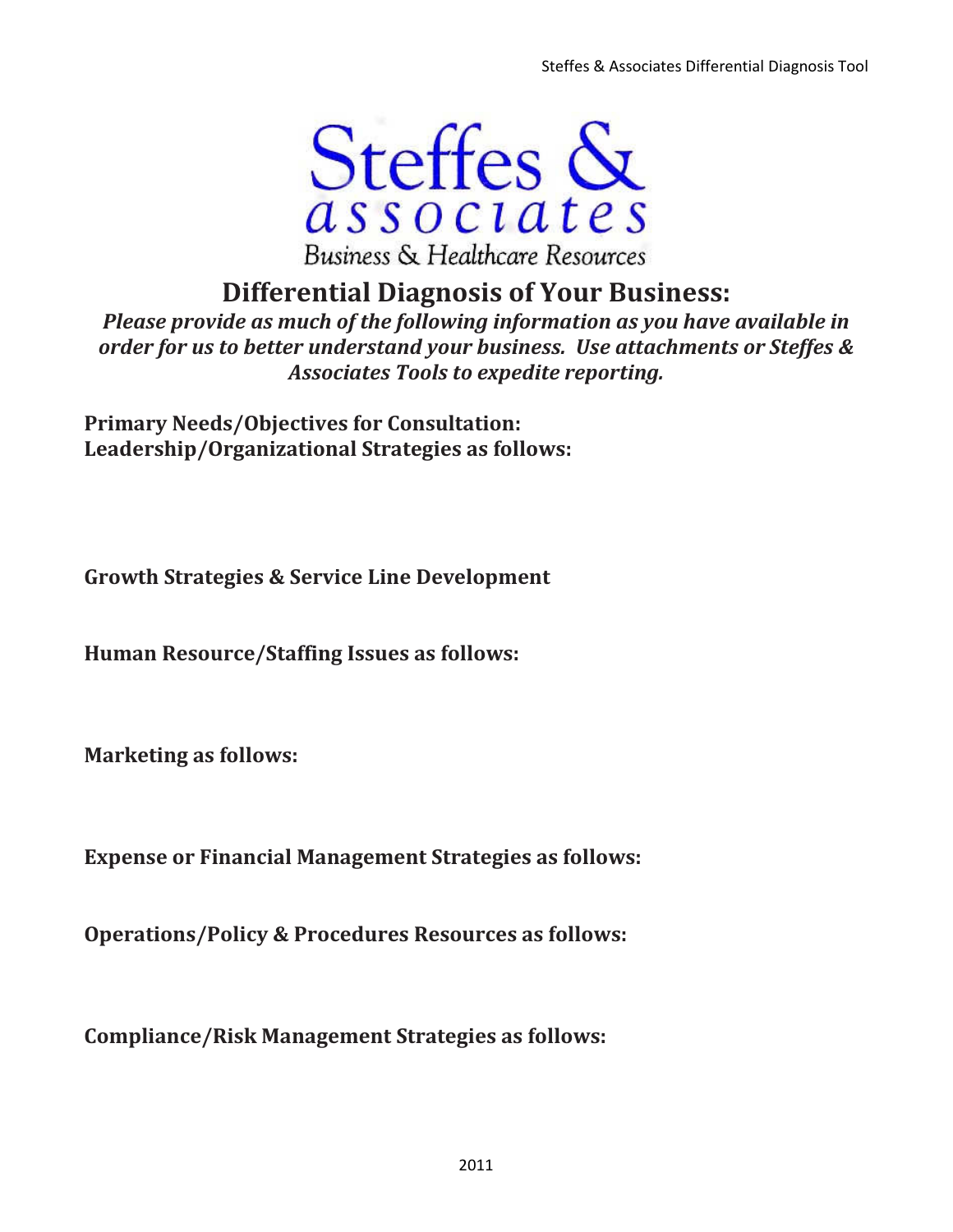### Company Description:

Name Company Description Contact Information for Consultation Location(s) Mission/Vision Brief History

### Management/Organization:

- Ownership & Structure
- Organization chart
- Key Management Team/Titles/Brief Bios
- Current/Previous Consultants and Advisors

#### Services

- Service descriptions
- Staff Expertise/Experience/Certifications/ Specialties
- Competitive advantages

#### Human Resources

- Human Resources Policies & Procedures
- Employee Orientation
- Staff Development Plan
- Compensation and other employee agreements
- Current Staffing & Compensation/Incentive Plans
- Current Benefit Package/Company(s)
- History of Employee Longevity/Turn Over

### Marketing and Competitor Analysis for both current & previous 2 years

- Market statistics- demographic information
- Target markets: (women's health, Medicare population, adolescent athletes, etc.)
- Competitor data
- Marketing/Sales Responsibilities
- Customer Surveys- Samples/Results
- Customer Service Initiatives
- Referral Reports
- Marketing and Sales Initiatives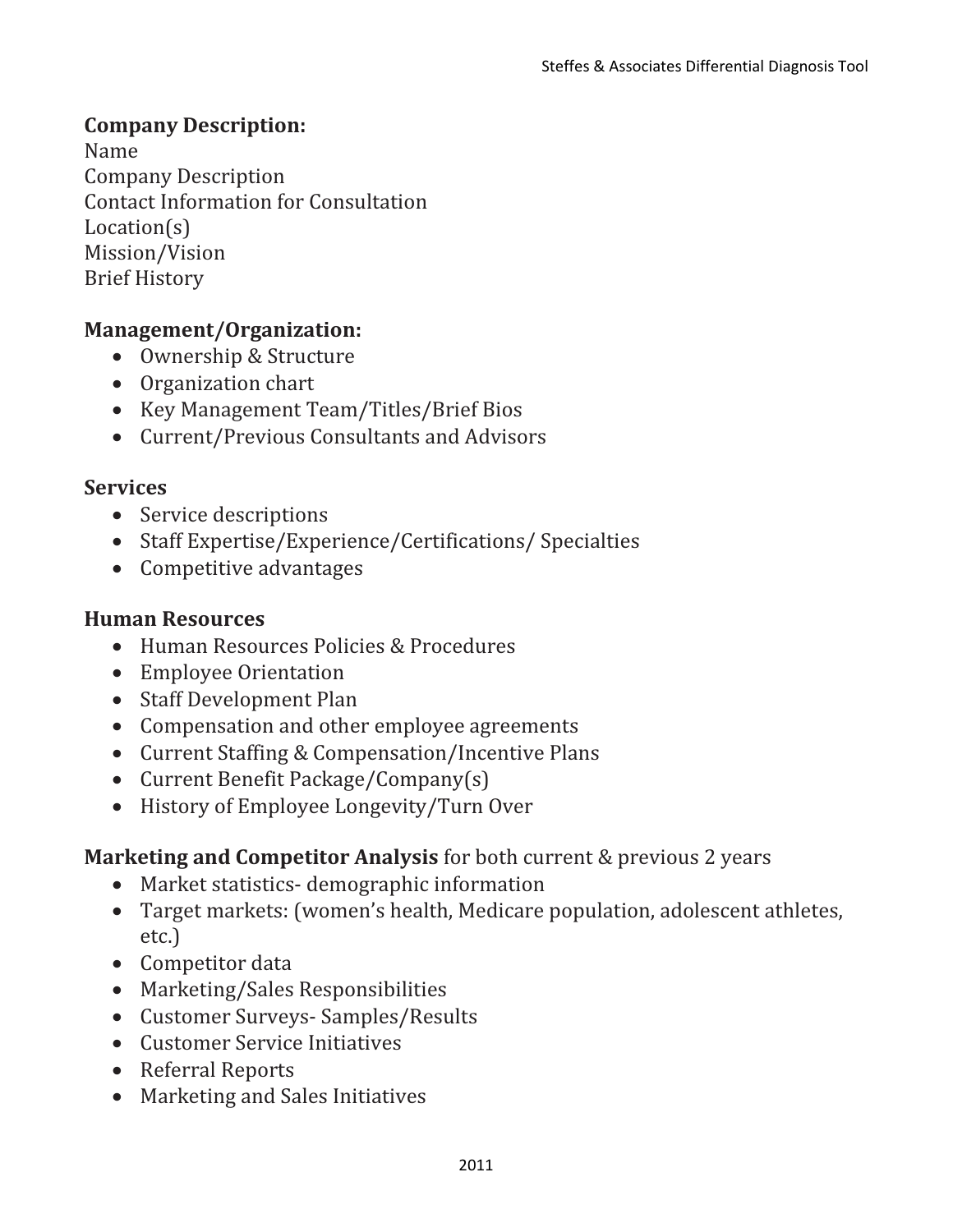- Marketing plan for future
- Marketing Budget(s)
- Marketing vehicles- Collaterals you currently use
- Co-Marketing Relationships with other businesses/entities
- Marketing Media
- Social Media
	- o Website
	- o Blog
	- o Twitter
	- o List serves
	- o E-News

## Operations plan

- Current Practice Management Software/System
- Current Technical support for software/hardware/web
- Current Billing process
- Billing policies & procedures
- Fee Schedule/Date of last update
- List of Current third-party payer contracts with fee schedules/anniversary dates
- Current cash-based products & services/pricing
- Current Productivity Expectations & Results
- Current Physical Plant Issues
	- o Lease Expense/longevity
	- o Capacity
	- o Appearance
	- o Location

## Financial Information for current & previous 2 years

- Financial statements
- AR Reports
- Financial forecasts and projections and assumptions
- Practice Data Including:
	- o Average # of visits/episode of care
	- o Average # of units/visit
	- o Average charge/visit vs. Average payment/visit
	- o Average cost/visit
	- o Top 10 diagnoses/diagnostic groups treated